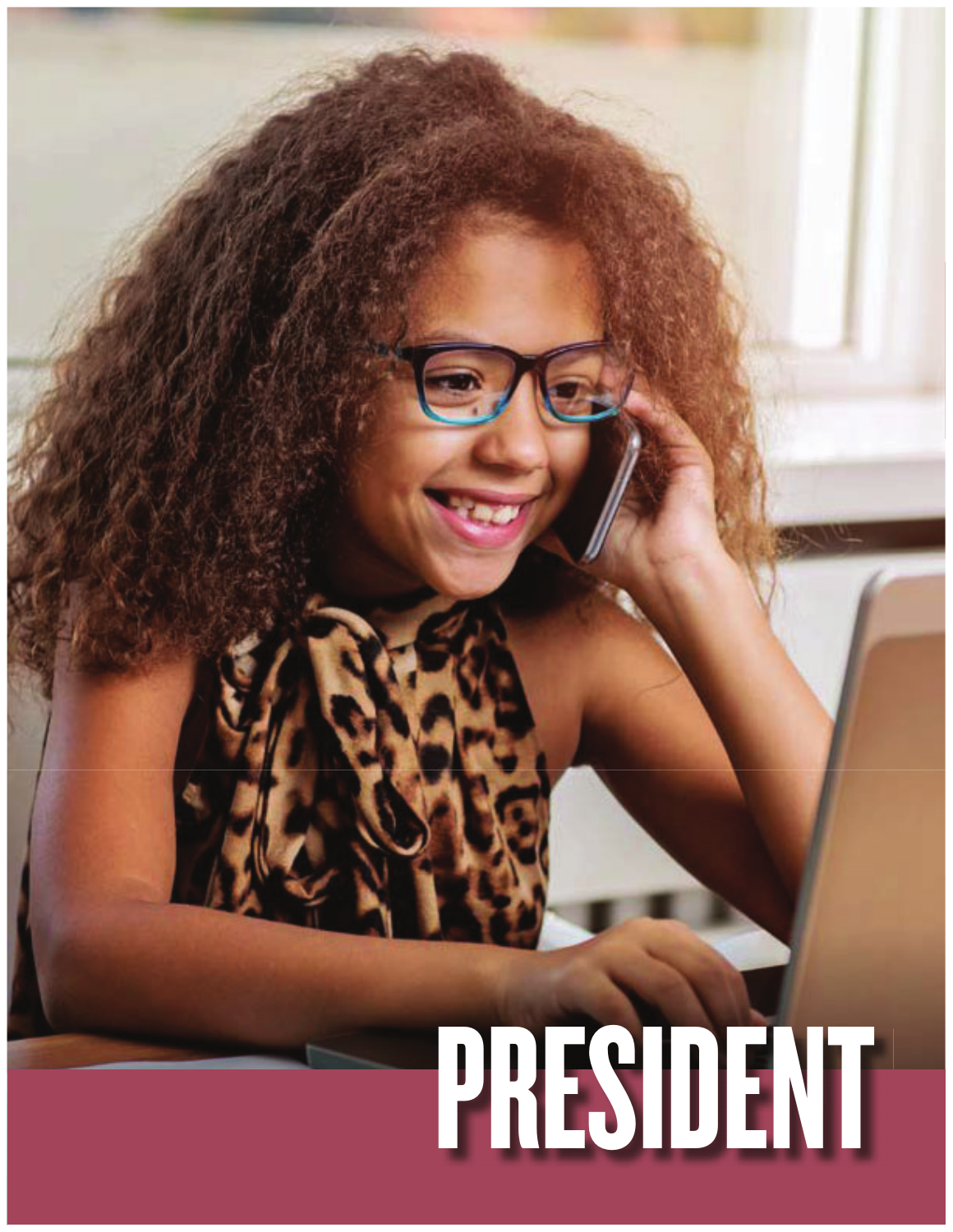# PRESIDENT

Your Kiwanis club elected you president because you have the quality of character to lead. As president, you'll ensure your club functions effectively. You'll lead your club in projects that benefit your community. You'll develop initiatives to increase club membership. Above all, you'll develop servant leaders who will fulfill the Kiwanis mission at the club level and beyond. Prepare well. Be a leader who inspires, counsels and steers your club in the direction of membership and service.

#### **RESPONSIBILITIES**

**EXAMPLE AS A SET ASSEMAGE AND ASSEMAGE AND ASSEMINATE AS A SESIGNATION AS President works close and chemominity by a presidents will find a kiwanis.org/leadersh<br>
<b>DUTIES**<br>
• Lead the club's goal-s-<br>
• Organize an effectiv As presiding officer of the club and the board, the president works closely with the board of directors and committee chairs to establish and follow a strategic plan, set goals for improving the members' club experience and increase the club's impact in the community by adding new members. Club presidents will find a list of resources online at kiwanis.org/leadershipguide.

#### **SKILLS**

- Team-building.
- Motivating others.
- Effective communication.
- Inclusiveness.

#### **DUTIES**

- Lead the club's goal-setting process.
- Organize an effective leadership team by appointing and training effective committee chairs.
- Support committee activity to ensure a successful club experience.
- Ensure that the club continues to be relevant to the community and to the members through periodic assessments.
- Facilitate fun, educational and efficient club meetings.

#### **OVERSEES/DELEGATES**

- Establish a strategic plan for the club, including goals for membership and community service.
- Gain an understanding of sponsorship responsibilities to Service Leadership Programs.
- Provide club members with Kiwanis' Youth Protection Policies.
- Communicate regularly with club members to keep them informed about the clubs' business and activities.
- Lead effective and efficient board meetings.
- Implement a succession plan for future leaders, ensuring a seamless transition.
- Reward and recognize member and committee achievements.
- Fulfill all other duties documented in the Standard Form for Club Bylaws.

- Promote interclub and division council meeting participation.
- Encourage district midyear, district convention, and Kiwanis International convention attendance.
- Publicize goals that a club or member must meet in order to be deemed distinguished.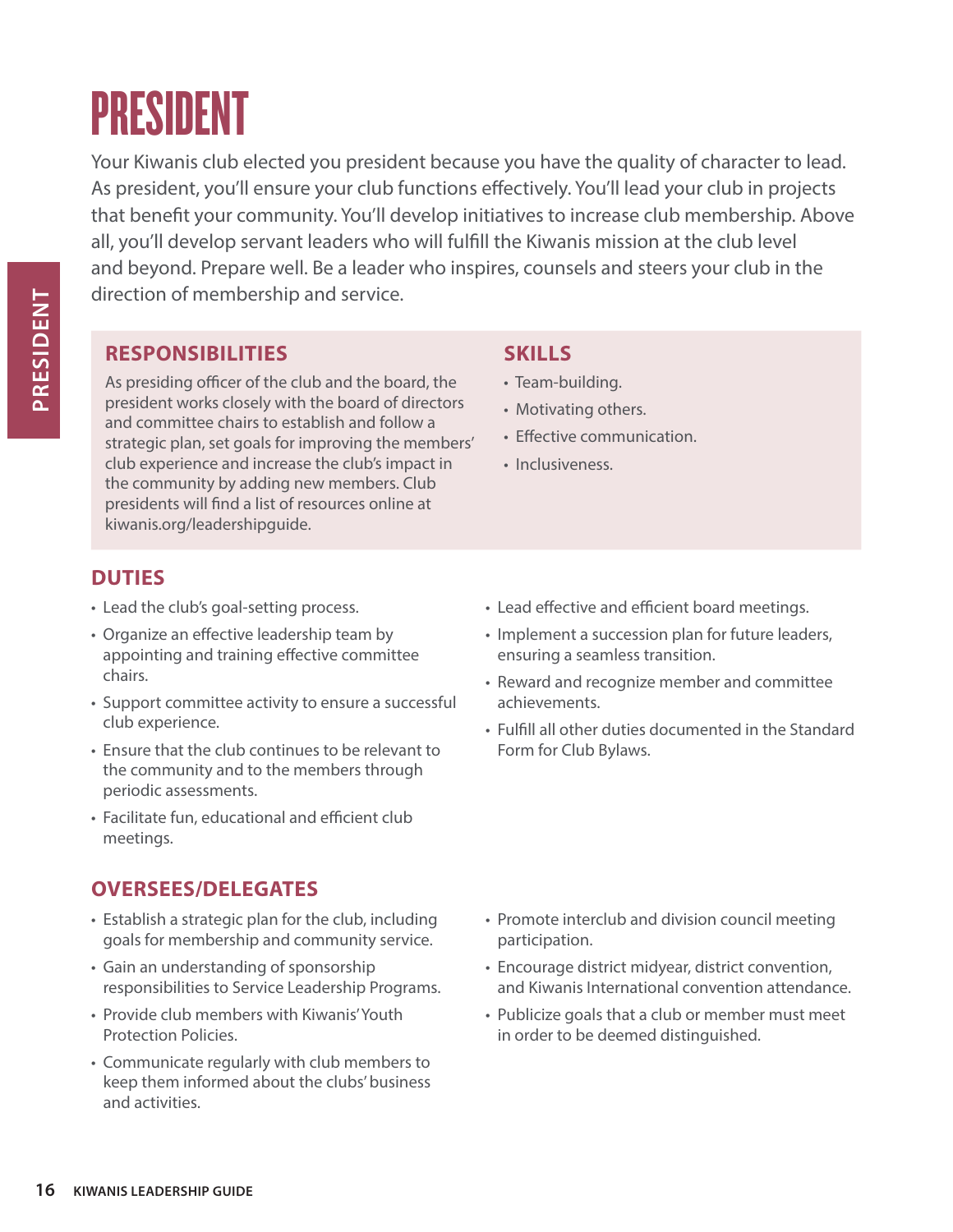#### **REVIEW**

1. Put a star next to the responsibilities and duties your club is doing well.

2. Circle the responsibilities and duties your club is not currently doing.

*If you are struggling with any of the outlined duties, please reference kiwanis.org/leadershipguide.*

### What do I do as Kiwanis club president?

Your main purpose is to help create the best possible Kiwanis club experience for your fellow members. Everything in this workbook suggests ways to lead the best possible Kiwanis club experience in the following areas:

#### **SERVICE**

- Assess your club's current projects and determine whether they still meet your community's needs.
- Conduct a community survey to see what new needs exist in your community. Then get your club involved in meeting those needs. A community analysis is best conducted in mid- to late summer.

#### **FUN**

- Plan special events at least four times a year exclusively for club members and their families. Invite a fellow member to coordinate. Ideas include: Local sports team games, dinner theater, bus trips to nearby attractions, family picnics, holiday party at a member's home, bowling day, miniature golf day.
- Foster fellowship at meetings. Ideas include: Happy Dollars, Kiwanis Kwiz trivia question, Guess the Greeter, Two Truths & One Lie.

#### **STRENGTH**

- Conduct a member satisfaction survey to find out what matters to your club. This is best conducted mid- to late summer.
- **PRESIDENT 17**<br>
PRESIDENT 17<br>
PRESIDENT 17 • Plan a Saturday-morning retreat with club leadership to review results of the member satisfaction survey and the community survey in order to set three club improvement goals for the new fiscal year. A retreat is best conducted in late August/early September.
- Contact your Kiwanis district office for help from the district membership team.
- Ensure your club has members in attendance at the Kiwanis International convention and your district convention. Discuss what was learned at each during a club program.
- Make sure that the club board meets once a month to evaluate progress toward the goals.
- Have meaningful club meetings with an agenda.
- Conduct at least one concentrated membership drive campaign during the year.
- Establish a new member orientation. If your club already does this, seek members' input on possible improvements.
- Make sure that new members receive a meaningful induction.
- Use every possible opportunity to recognize club members and honor their efforts.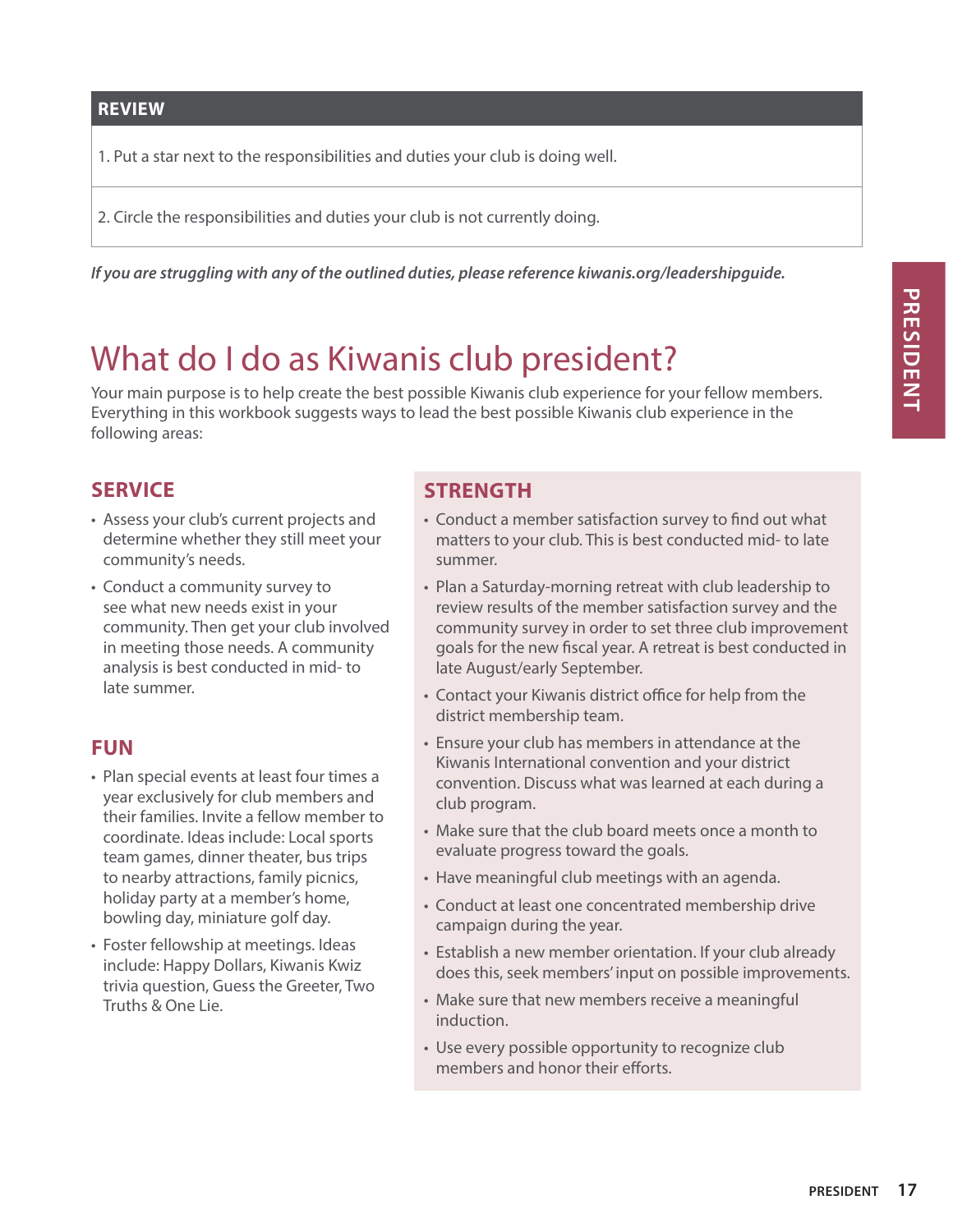#### **COMMUNITY AWARENESS**

- Invite a member to maintain and consistently update your club's website and Facebook page. (Or invite two members to split those duties.)
- Invite a member to produce and email a club newsletter on a consistent basis.
- Encourage members to deliver Kiwanis magazines to their doctors' or dentists' waiting rooms.
- Display Kiwanis road signs at all community entrances (with permission).
- Display a "Kiwanis Meets Here" sign in your club's meeting location (with permission).
- Coordinate a press release to all local media for club service projects and fundraisers.
- Hold an annual "Media Appreciation Day."
- Order your free custom club logo at kiwanis.org/customlogo.

#### **KIWANIS FAMILY SPONSORSHIP**

#### (Circle K, Key Club, Builders Club, Kiwanis Kids, Aktion Club)

- Make sure that a member of your club is actively working with each of your sponsored clubs.
- Volunteer your Kiwanis club to help the sponsored clubs on their service projects.
- Plan fun events with sponsored clubs.

#### **THINK ABOUT IT**

What qualities do you think make a great leader?

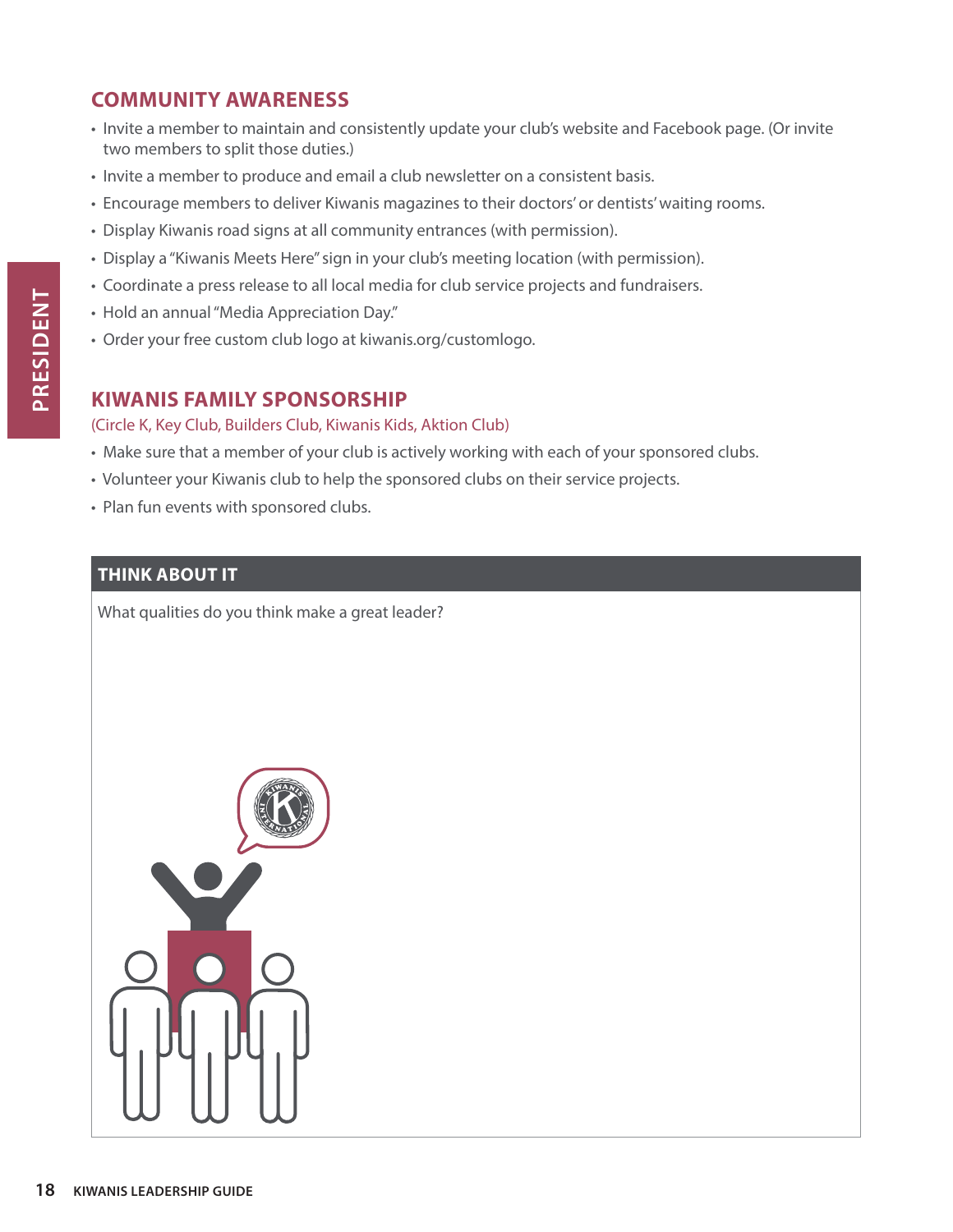## Club committees and their leadership

Start building your leadership team by choosing reliable and collaborative committee chairs. Your club committees plan fundraising events, invite and educate new members, and develop service projects for the most part, this is where the actual work takes place. Your club's committee chairs play a key role in connecting new and seasoned members to the work your club does in your community and beyond. That's why you'll want to be thoughtful about who you choose to put in committee leadership roles. Together you and your committee chairs will establish goals for the year. You'll give them guidance, share general expectations and schedule regular checkpoints.

#### **YOUR CLUB'S COMMITTEES**

| <b>YOUR CLUB'S COMMITTEES</b>                          |                                                                                         |                                                                                                                                                                                                                                               |
|--------------------------------------------------------|-----------------------------------------------------------------------------------------|-----------------------------------------------------------------------------------------------------------------------------------------------------------------------------------------------------------------------------------------------|
| standing committees likely include:                    |                                                                                         | Each club has a list of standing committees within its bylaws, and many clubs have continued to add<br>committees for different functions, such as support for specific fundraisers and service activities. Your                              |
| Financial review*<br>Membership<br>Growth<br>Retention | <b>Education</b><br><b>Public relations</b><br>Programs<br>Club meetings                | <b>Special events</b><br>Service and fundraising<br><b>Community services</b><br><b>Service Leadership Programs</b>                                                                                                                           |
| preference.                                            | the club hires a qualified accounting firm to conduct its annual financial examination. | These topics can be divided into separate committees or even subcommittees, depending on your club<br>*The only committee required by the Kiwanis International Standard Form for Club Bylaws is an annual financial review committee, unless |
| <b>THINK ABOUT IT</b>                                  |                                                                                         |                                                                                                                                                                                                                                               |
| What other special committees does your club have?     |                                                                                         | Will any of these special committees have<br>completed their task by the end of the<br>current year?                                                                                                                                          |
|                                                        | Will there be any additional committees added during your year as president?            |                                                                                                                                                                                                                                               |
|                                                        | Can any of your committees be broken down into subcommittees?                           |                                                                                                                                                                                                                                               |
|                                                        |                                                                                         | <b>PRESIDENT</b>                                                                                                                                                                                                                              |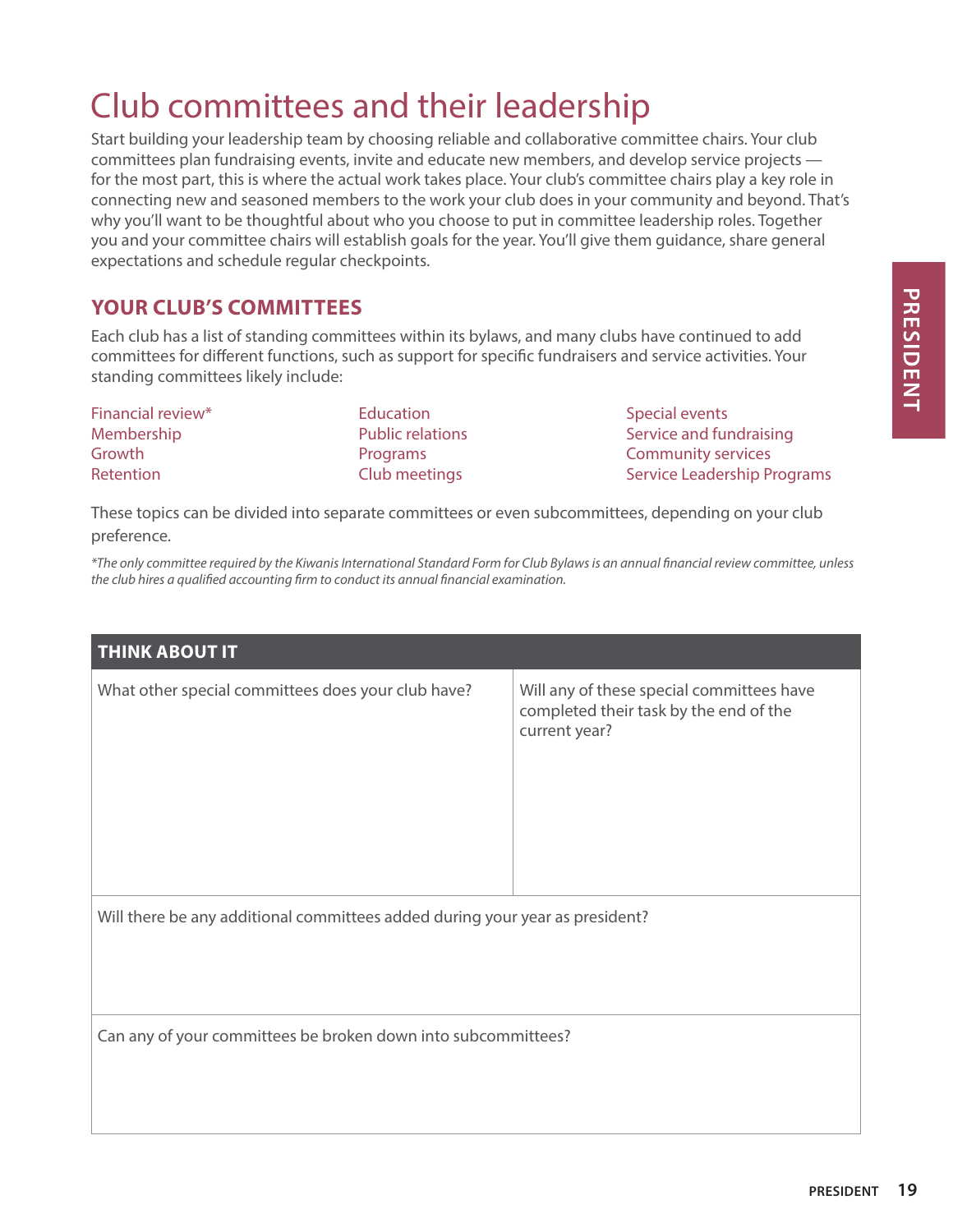#### **TIMELINE**

By July 15, appoint all committee chairs. Report your public relations and membership committee chairs to Kiwanis International via the secretary dashboard. By August 1, chairs need to select members for each committee.

During August, committees will meet to review materials, goals and timelines. They'll form project schedules and submit a budget proposal for board consideration before the end of September.

If a community analysis is part of your plan, schedule the service and fundraising committee to conduct and complete it by October 1. Consider using the **Rediscovering your community** tool at kiwanis.org/ACEtools.

| <b>Current leader</b> | <b>Term end date</b> | <b>Possible successor</b> |
|-----------------------|----------------------|---------------------------|
|                       |                      |                           |
|                       |                      |                           |
|                       |                      |                           |
|                       |                      |                           |
|                       |                      |                           |
|                       |                      |                           |
|                       |                      |                           |
|                       |                      |                           |
|                       |                      |                           |
|                       |                      |                           |
|                       |                      |                           |
|                       |                      |                           |
|                       |                      |                           |
|                       |                      |                           |
|                       |                      |                           |
|                       |                      |                           |
|                       |                      |                           |
|                       |                      |                           |
|                       |                      |                           |
|                       |                      |                           |
|                       |                      |                           |
|                       |                      |                           |
|                       |                      |                           |
|                       |                      |                           |
|                       |                      |                           |
|                       |                      |                           |
|                       |                      |                           |
|                       |                      |                           |
|                       |                      |                           |
|                       |                      |                           |
|                       |                      |                           |
|                       |                      |                           |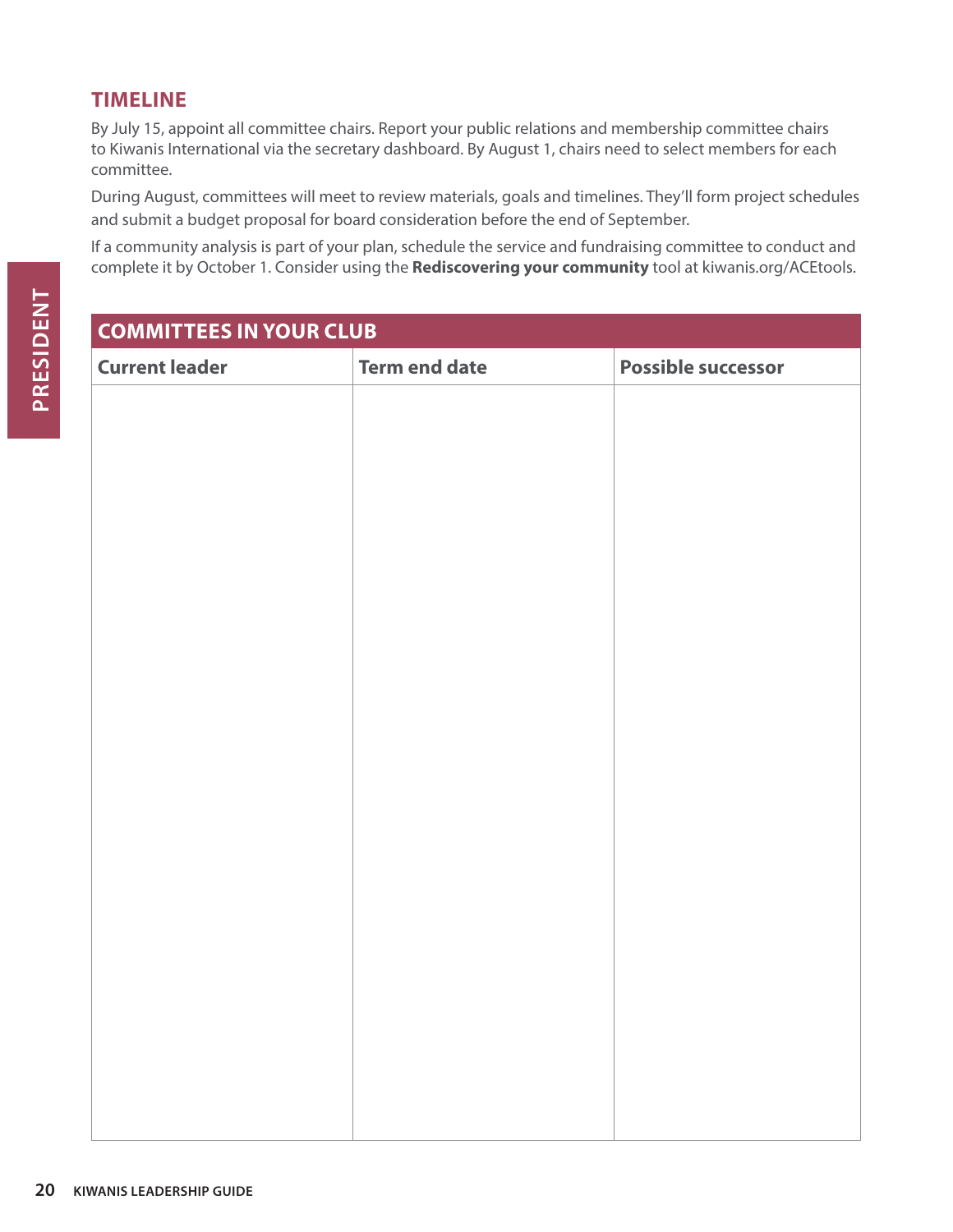# Club president's planning conference

To help ensure an efficient and effective year as club president, you want to hit the ground running. That's why many incoming presidents conduct a planning conference with other club leaders. The following information will help you create a conference that gets you and your club ready for the coming year.

Most of all, remember: Complete your club president planning conference no later than September 30.

#### **PURPOSE OF THE CONFERENCE**

- To review the club organization and the specific responsibilities of each elected and appointed leadership position in the club.
- To review and finalize the goals, actions and timelines for overall club improvement and each committee and special appointment.
- To review Kiwanis International, district and division goals for the club and incorporate these into the club's goals.
- To review the preliminary budget (income and expenses) for the club to accomplish its goals. (The board of directors approves final budget by October 1, or no later than October 15.)
- To present a calendar of upcoming club, division, district and Kiwanis International events.

#### **THINK ABOUT IT**

What are your goals for your club during your year as president? (It is important to limit the number of goals you set for your presidency.)

Who should you invite to participate in your planning conference?

Are there any meetings you need to have ahead of your official conference?

*For information on goal setting, visit kiwanis.org/leadershipguide.*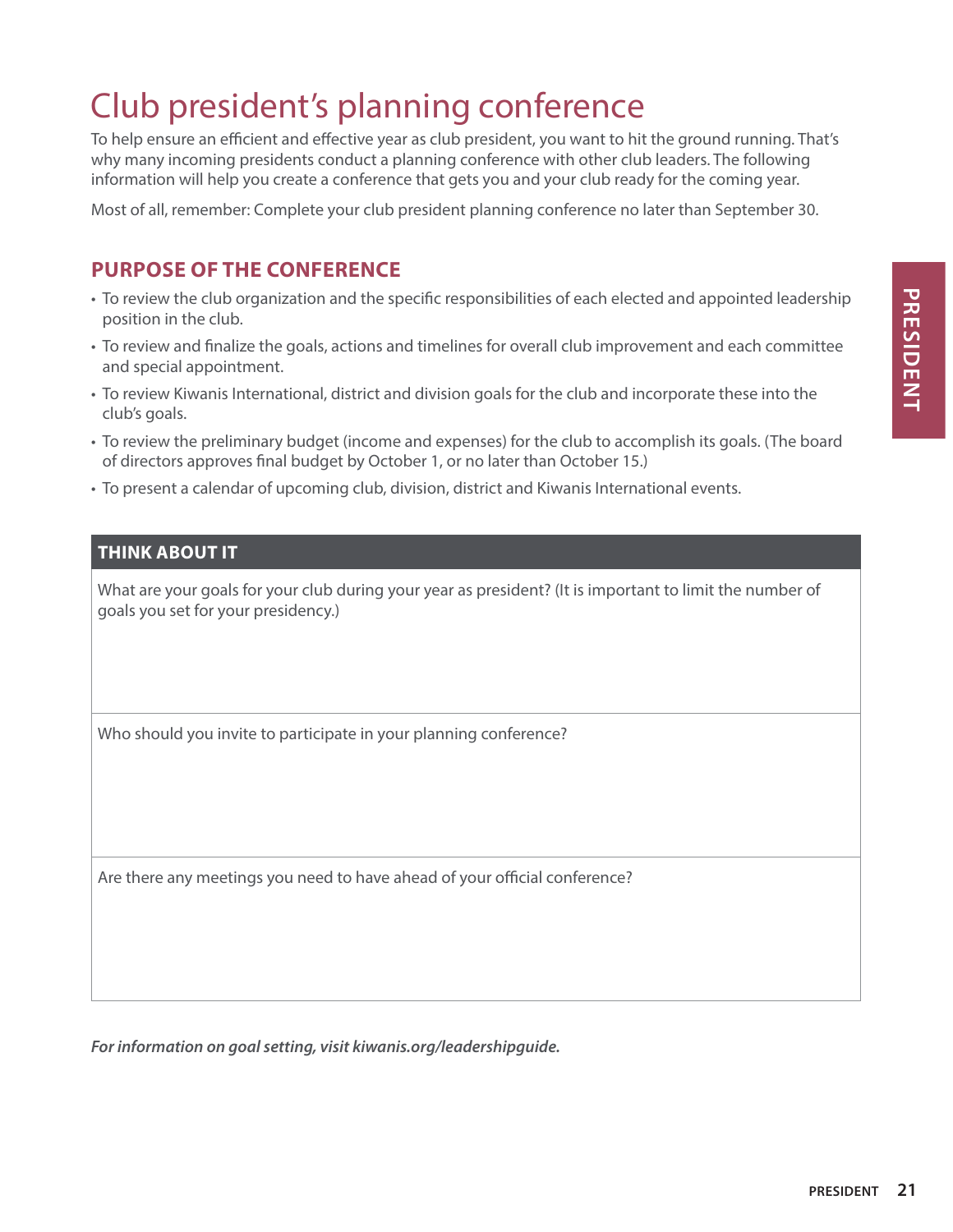### Club president-elect/vice president

The roles of president-elect and vice president are already defined in your club bylaws and policies.

#### **DUTIES AND RESPONSIBILITIES**

- Serves as an officer on the board of directors.
- Serves a one-year or two-year term, as provided in club policy.
- Attends meetings of the board of directors.
- In the absence of the president, presides at club meetings and meetings of the board of directors, in accordance with club policy.
- Performs other duties as assigned by the president or the board of directors.

• Attends meetings of<br>
Throughout the year, tl<br>
president by working c<br>
district conventions and<br>
in Club Leadership Edu<br> **22 THINGS TO TEL**<br>
As club president, yo<br>
fill your shoes and he<br>
important facts:<br> **Leadership** Throughout the year, the president-elect or vice president prepares to assume the leadership role of president by working closely with the current club president and attending division council meetings, district conventions and possibly the Kiwanis International convention. It's the club president's job to include these leaders in discussions and meetings, delegate tasks to them and encourage their participation in Club Leadership Education.

#### **THINGS TO TELL YOUR SUCCESSOR**

As club president, you are responsible for coaching your successor. Prepare the next president to fill your shoes and help your club continue to grow. Pass along what you've learned about some important facts:

**Leadership begins before you take office.** Your successor should have the club's confidence and demonstrate a willingness to take input from other members. As the next Kiwanis year approaches, encourage communication with other key members and their involvement in the transition process.

**Discuss the challenges you faced.** Be honest about anything that didn't work and the issues you confronted. Share advice on how to meet them.

Focus on the future. Leadership brings success by looking forward. Concentrating on what's already happened — both the good and the bad — will only leave everyone focused on the past.

**Behavior matters.** A club president is a role model for members and fellow officers — and the club's spokesperson in your community.

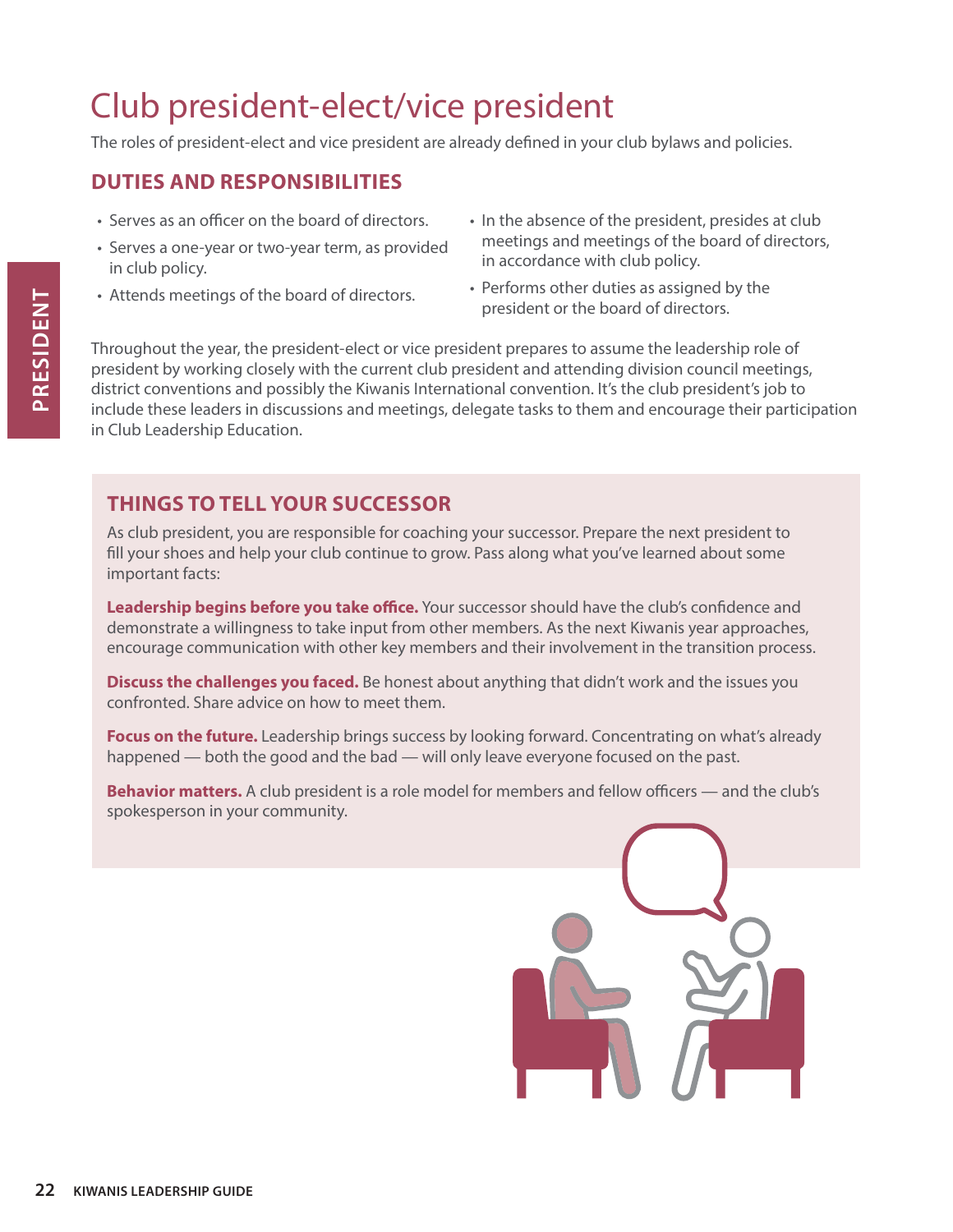# Board of directors

#### **THE CLUB PRESIDENT'S ROLE**

- Presides over board meetings.
- Sets the board meeting agenda.
- Calls special meetings of the board, if necessary.
- Establishes goals for the club, in consultation with the club board of directors, which align with the club's strategic plan.
- Serves as ex-officio member of all standing and special committees.

#### **NOTE**

A board member may not also be part of the financial review committee.

There might also be other duties assigned to the board in your club bylaws and policies.

#### **PURPOSE OF THE CLUB BOARD**

Every Kiwanis club has a board of directors to ensure smooth club operations, to lead club initiatives, and to create and uphold the club's vision — all with the club's best interests in mind. Most of the board's tasks are related to these functions: administration, decision making and strategic planning. Some administrative tasks include:

- Determining the good-standing status of members in accordance with club policy.
- Setting an annual budget (before October 15 each year).
- Assuring the club complies with applicable governmental rules and regulations.
- Overseeing the implementation of club policy.
- Keeping club's strategic plan current.
- Assuring the club is meeting its financial obligations, including the annual review of financial statements by either a standing financial review committee or a qualified accounting firm.
- Other duties as assigned to the board in your club bylaws and policies.

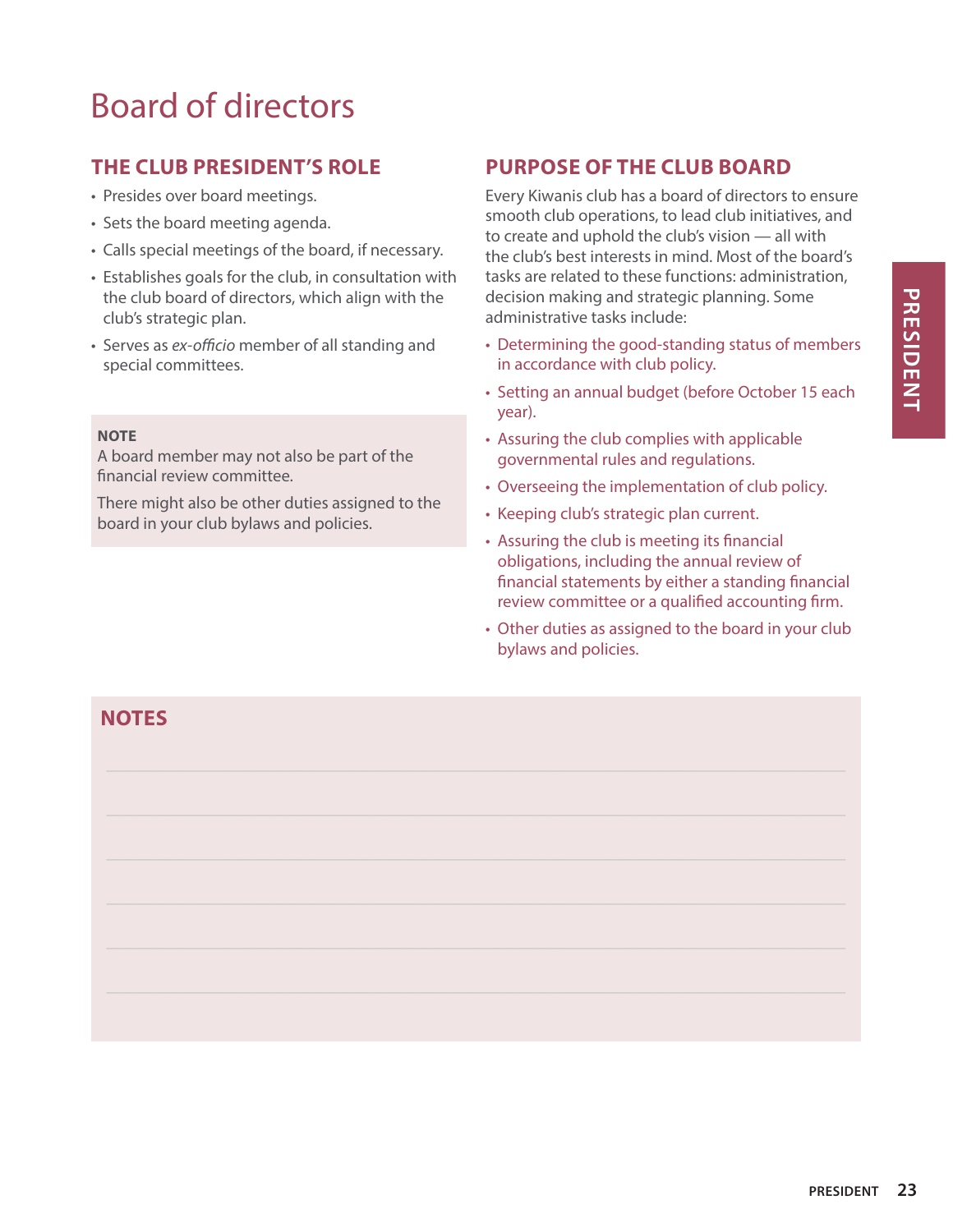#### **STRUCTURE OF THE CLUB BOARD**

As stated in the Standard Form for Club Bylaws and Policies, the club board includes:



\*Generally applies only to clubs in Europe and Asia-Pacific.

Board officers' terms vary, but all begin on October 1. Club officers serve one- or two-year terms, and directors serve one-, two- or three-year terms. However, if your club chooses to elect directors for two- or three-year terms, stagger the terms so that only one-half or one-third of the directors are up for election each year.

#### **BOARD MEETINGS**

The board meets regularly at a designated place and time. The board may also hold special meetings at the call of the president via a majority vote of the board, provided at least 48 hours' notice is given to all board members of the date, time, place and topic.

The board may meet and conduct business by any method that allows all participants to simultaneously communicate with each other. This may include online technology such as GoToMeeting or Skype, conference calls or email. However the conversation takes place, participation constitutes attendance. Attendance is important to determine that a quorum was present if any action was taken. For a club board

meeting, a quorum is defined as more than half of the board members. Without a quorum present, the board should not take any formal action.

When in doubt, Kiwanis will refer to "Robert's Rules of Order" as the guidelines for conducting a board meeting. If any verbal votes are unclear, hold a roll call to capture each vote.

The board may take no action that conflicts with the best interests of the club and its members. Other than disciplinary measures, an action of the board may be rescinded or amended by two-thirds vote of the club members present and voting, provided at least 14 days' notice is given to all club members.

**NOTE** Any club member can voluntarily attend board meetings.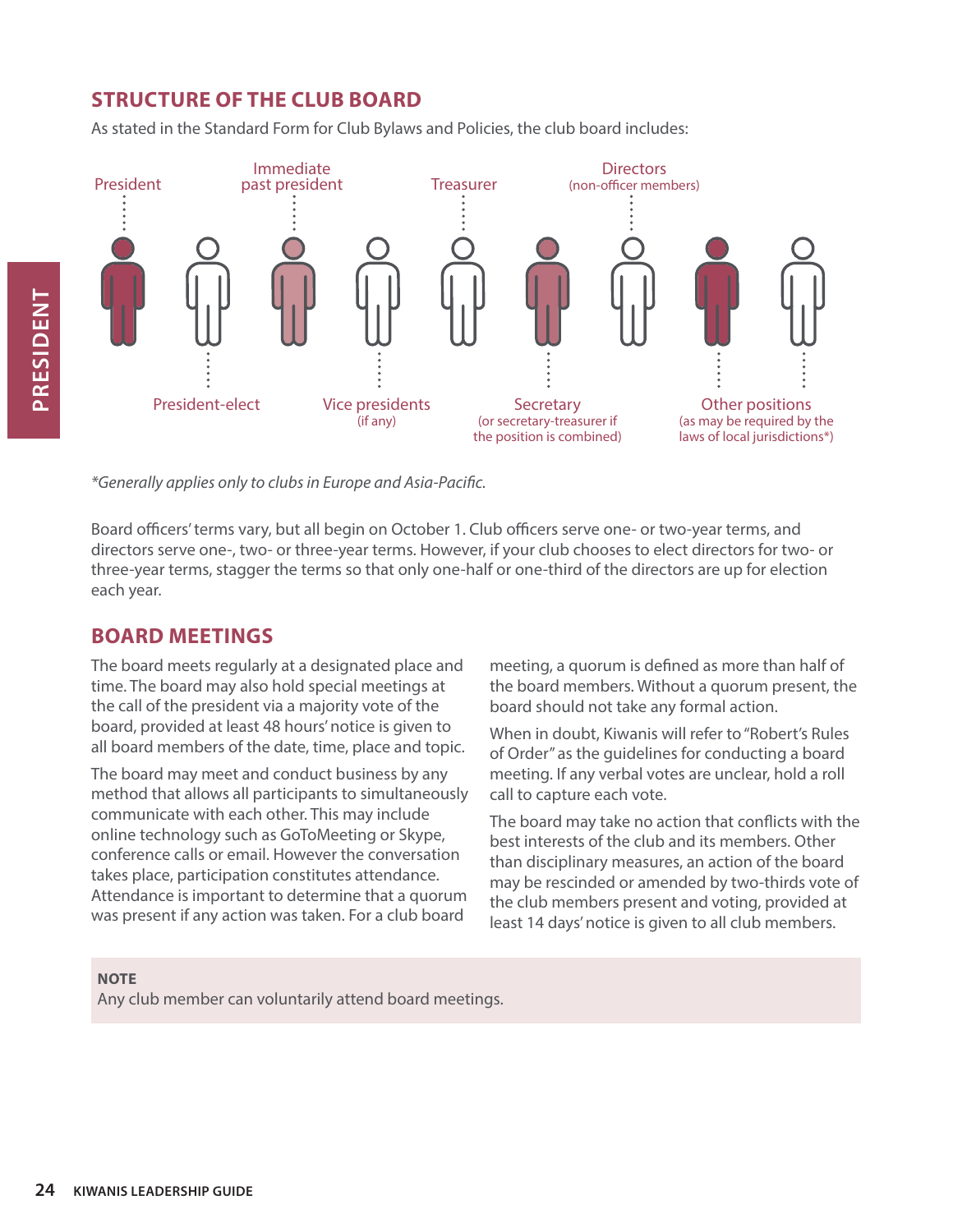| Draft an agenda for your ideal board meeting. | Did you check if a quorum<br>was present?          |
|-----------------------------------------------|----------------------------------------------------|
|                                               | Did the secretary give a report?<br>The treasurer? |
|                                               | How formal is your agenda?                         |
|                                               |                                                    |
|                                               |                                                    |
|                                               |                                                    |
|                                               |                                                    |
|                                               |                                                    |
|                                               |                                                    |

PRESIDENT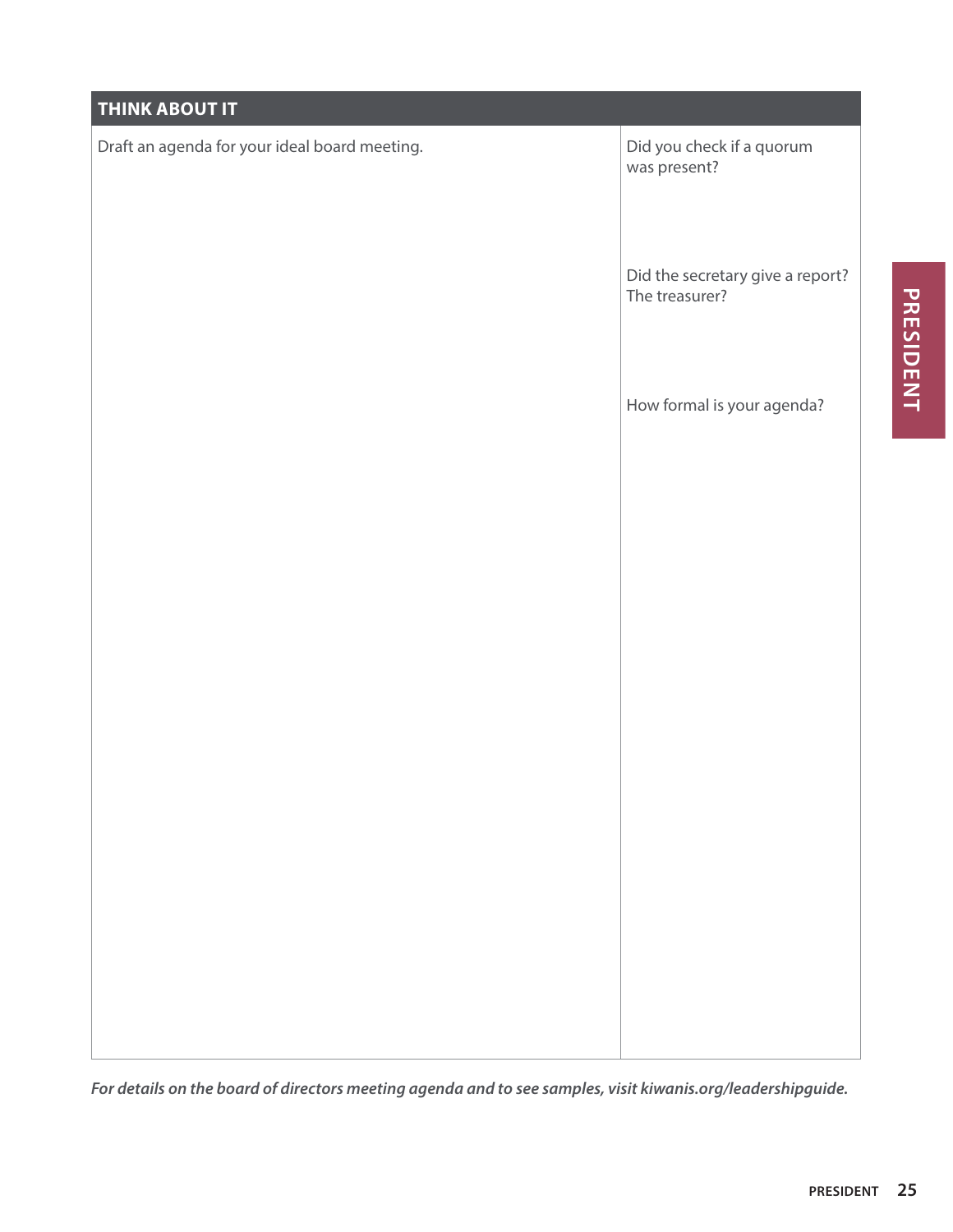### Installations and inductions

As club president, you are responsible for the installation of club board members and officers as well as the induction of new club members.

#### **INSTALLATION OF CLUB BOARD MEMBERS AND OFFICERS**

There are a lot of moving pieces and parts required for a successful installation ceremony. It's a time to showcase the talents of your members and the impact they have on their community. While the club president is responsible for the installation of club board members and officers, it's common for a guest of honor — such as the lieutenant governor — to preside.

| <b>OFFICER INSTALLATION CEREMONY TASKS</b>                                                                                                               | <b>PERSON RESPONSIBLE</b> |
|----------------------------------------------------------------------------------------------------------------------------------------------------------|---------------------------|
| PRELIMINARY ORGANIZATION                                                                                                                                 |                           |
| Plan the budget.                                                                                                                                         |                           |
| Arrange the date with your lieutenant governor.                                                                                                          |                           |
| Select and contract the site.                                                                                                                            |                           |
| Arrange the meal and the entertainment.                                                                                                                  |                           |
| Order the pins and awards.                                                                                                                               |                           |
| <b>PARTICIPANTS</b>                                                                                                                                      |                           |
| Prepare the list of honored quests.                                                                                                                      |                           |
| Prepare the list of outgoing and incoming officers and directors<br>with a pronunciation guide for the installing officer.                               |                           |
| Invite spouses and other special guests, including presidents and<br>faculty advisor(s) of CKI, Key Club, Builders Club, Kiwanis Kids or<br>Aktion Club. |                           |
| Confirm attendance and make reservations for expected<br>attendees.                                                                                      |                           |
| <b>PROGRAMS</b>                                                                                                                                          |                           |
| Design the program.                                                                                                                                      |                           |
| Determine the quantity and place your order.                                                                                                             |                           |
| Take the programs to your event site.                                                                                                                    |                           |
| Distribute the programs.                                                                                                                                 |                           |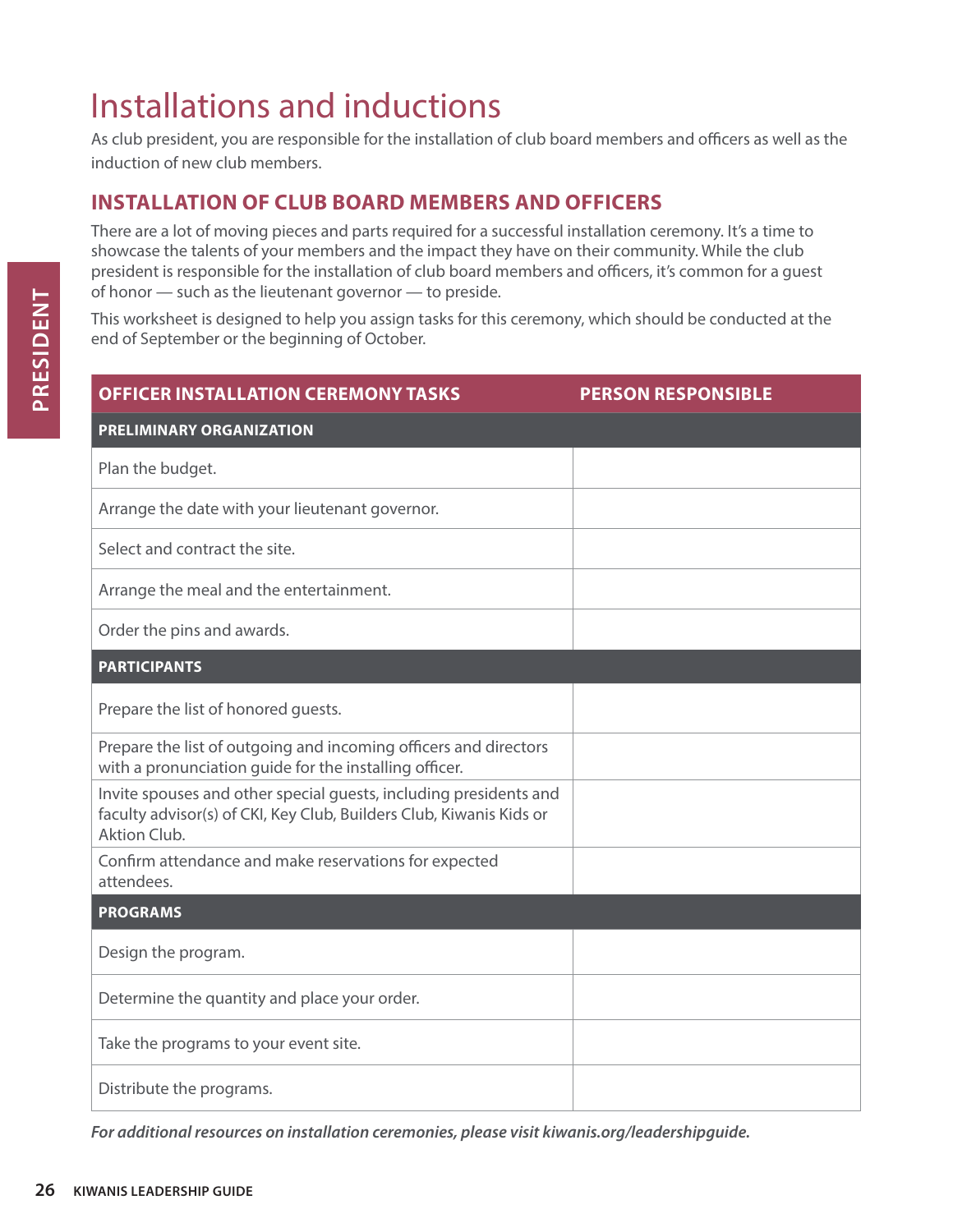#### **INDUCTION OF NEW MEMBERS**

New members need to feel valued and appreciated from day one.

Within the first two weeks (if at all possible), complete a new-member orientation. This is an opportunity to provide your new members with a better understanding of your Kiwanis club. And it's a way for your club to learn about their interests and skills.

A new member orientation PowerPoint is available as a downloadable resource that includes a suggested script and ways to personalize it to reflect your club information. It's best to begin new member orientation before a member joins so they understand the vision of the club and responsibilities of membership.

New-member orientation includes:

- An overview of the defining statement and the Six Objects of Kiwanis.
- Member expectations.
- Benefits of Kiwanis club membership.
- My Kiwanis club:
	- Service project and fundraising plans.
	- The club's role in the division and district.
	- Club committees and how to become involved.

### **Mentoring**

By pairing new members with mentors, you give them a go-to person for any questions and a familiar face to sit with at meetings until they feel comfortable. Their mentors may be their sponsors or someone they just met. Mentors can help new members transition into the club by finding ways to connect their interests with club activities.

- Kiwanis beyond your club:
	- The structure of Kiwanis at the club, division, district and international levels.
	- **\* Service Leadership Programs.**
	- Kiwanis-branded programs.
	- The Kiwanis Children's Fund.
	- District and Kiwanis International conventions.
- Standard club operations:
	- Club bylaws.
	- How club business is handled (e.g., what members vote on, how elections are handled).
	- The function of the club's board of directors.
	- Finance and budget (including what dues cover).

#### **Induction ceremony**

The induction of new members is a memorable experience that helps them feel like they're a part of something important. When you invest in their induction, you let them know they're valued and appreciated.

**PRESIDENT 27**<br> **PRESIDENT 27**<br> **PRESIDENT 27**<br> **PRESIDENT 27** Some clubs have a formal — or maybe even unique — tradition for welcoming new members. However you do it, make sure it happens. And make sure that it's timely and reflects your club's style and spirit.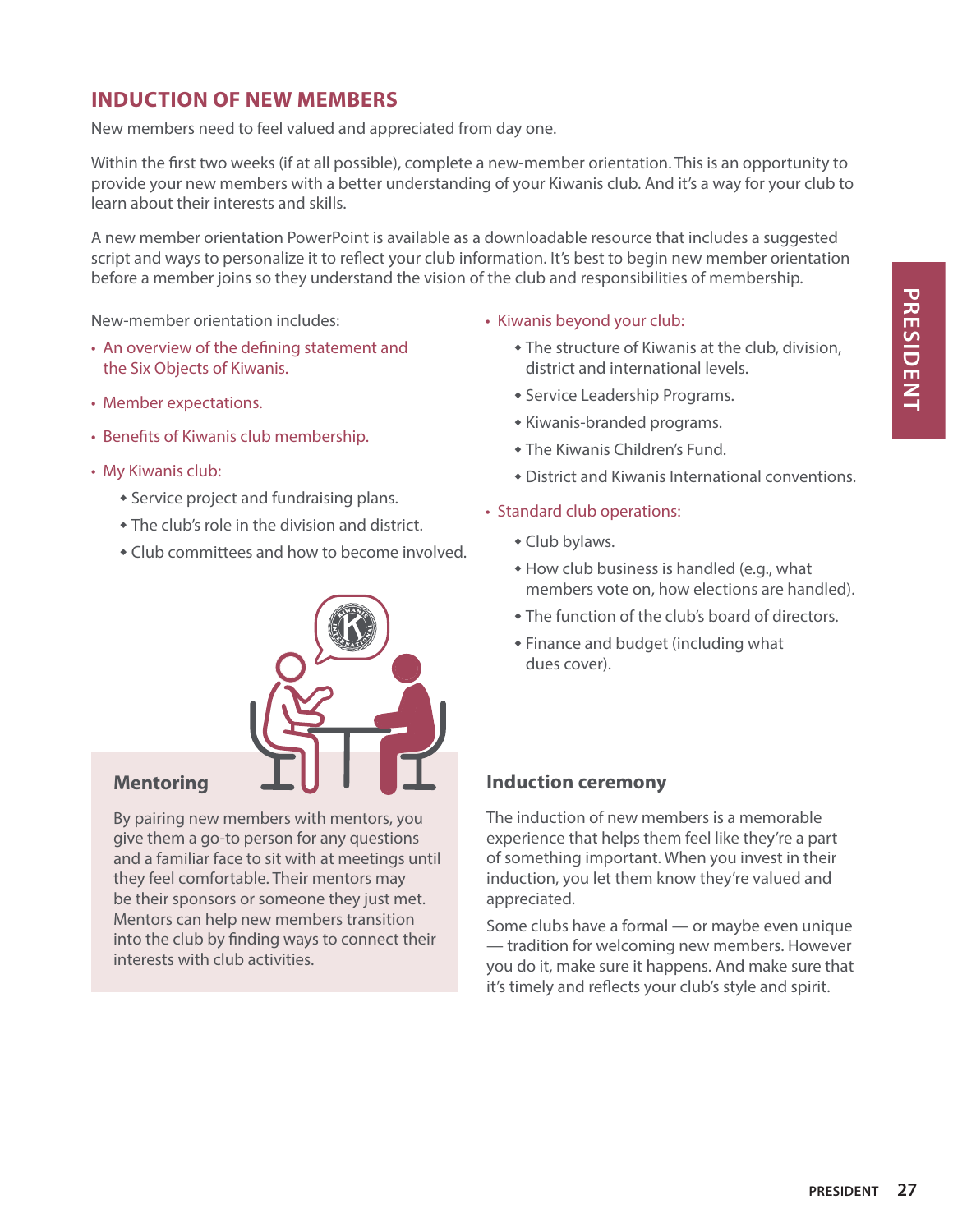| Which members might be great mentors? | Which members might make amazing future<br>presidents or other officers? |
|---------------------------------------|--------------------------------------------------------------------------|
|                                       |                                                                          |
|                                       |                                                                          |
|                                       |                                                                          |
|                                       |                                                                          |
|                                       |                                                                          |
|                                       |                                                                          |
|                                       |                                                                          |
|                                       |                                                                          |
|                                       |                                                                          |
|                                       |                                                                          |
|                                       |                                                                          |

| <b>THINK ABOUT IT</b>                                                 |                                                |
|-----------------------------------------------------------------------|------------------------------------------------|
| Does your club have any traditions<br>for their induction ceremonies? | How do you make your new members feel special? |
|                                                                       |                                                |
|                                                                       |                                                |
|                                                                       |                                                |
|                                                                       |                                                |
|                                                                       |                                                |
|                                                                       |                                                |
|                                                                       |                                                |
|                                                                       |                                                |
|                                                                       |                                                |
|                                                                       |                                                |
|                                                                       |                                                |
|                                                                       |                                                |
|                                                                       |                                                |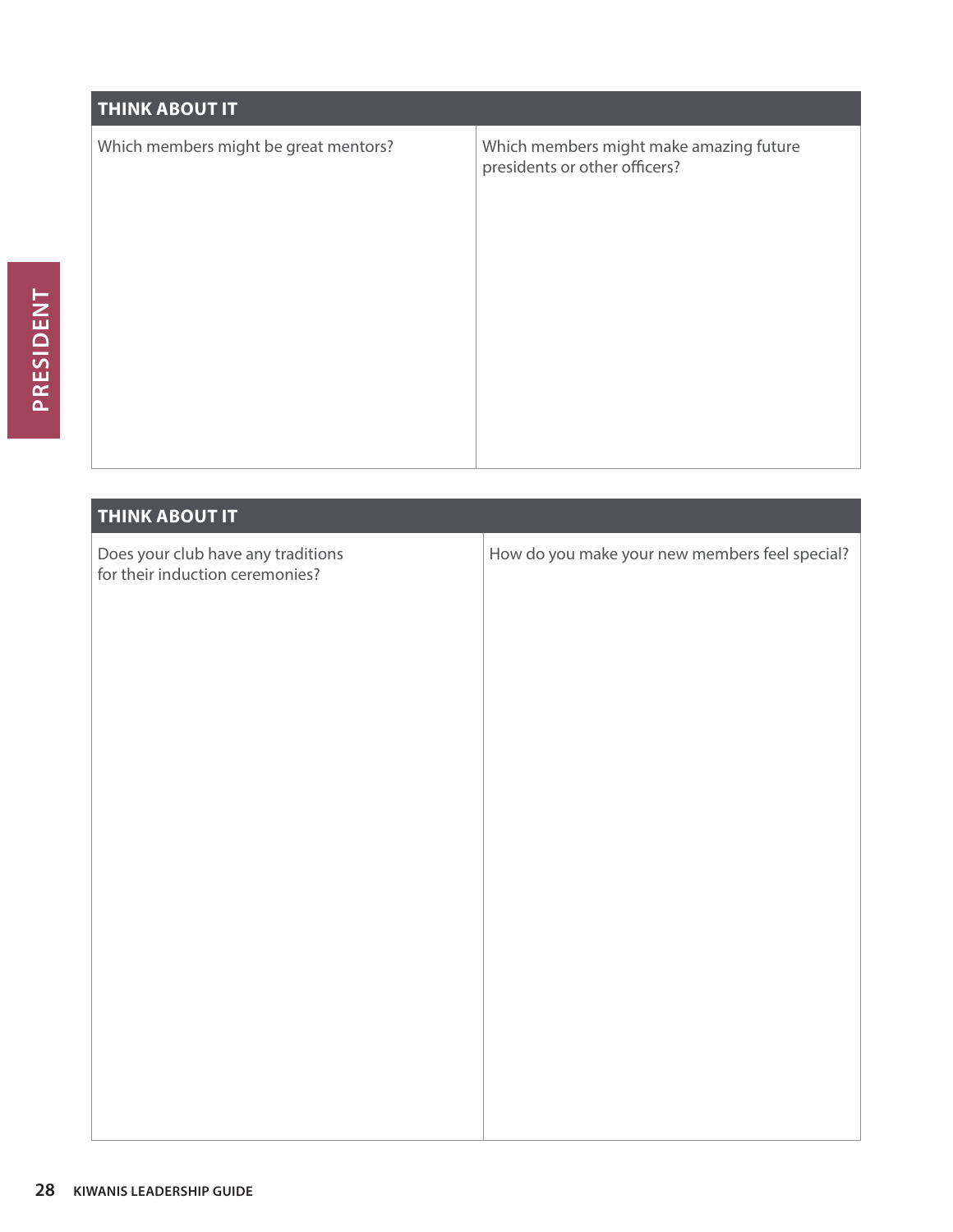# Club meetings

#### **THE BEST SHOW IN TOWN**

As president, you set the tone for your club. These guidelines are here to help. Remember, you don't have to do every task yourself, but it's important to make sure everything's covered.

- Designate specific people to greet members as they arrive.
- Put out flags, banner, bell, gavel, name badges, lectern and guest badges.
- Check audiovisual aids before the meeting.
- Seat any visiting Kiwanis leaders (e.g., governor, lieutenant governor, etc.) in a prominent location and recognize them once during the meeting; they don't need to be recognized by each program participant. If your club has invited the governor or lieutenant governor, assume all expenses (with the exception of transportation).
- Make complementary meal arrangements for guests in advance, if applicable.
- Develop a standard time agenda, designate who will have the floor for each action, brief all participants on their roles and begin and end the meeting on time.
- shed<br>pers<br>ge for<br>st<br>ou'll n turn,<br>ing<br>ves of<br>sts.<br>hts of<br>anks<br>**PRESIDENT** 29 • Traditionally, members rise and applaud when their lieutenant governor or governor, a member of the Kiwanis International board, a past president of Kiwanis International or another distinguished Kiwanian is introduced. Let a few club members know this in advance so they can set the stage for the club.
- When both the district governor and the host lieutenant governor are at a club meeting, you'll introduce the lieutenant governor — who, in turn, introduces the governor.
- Introduce delegations from other clubs, visiting Kiwanians, potential members, representatives of Service Leadership Programs and other guests.
- At every meeting, recognize the achievements of members and committees — and express thanks on behalf of the club.

#### **THINK ABOUT IT**

What makes your club unique?